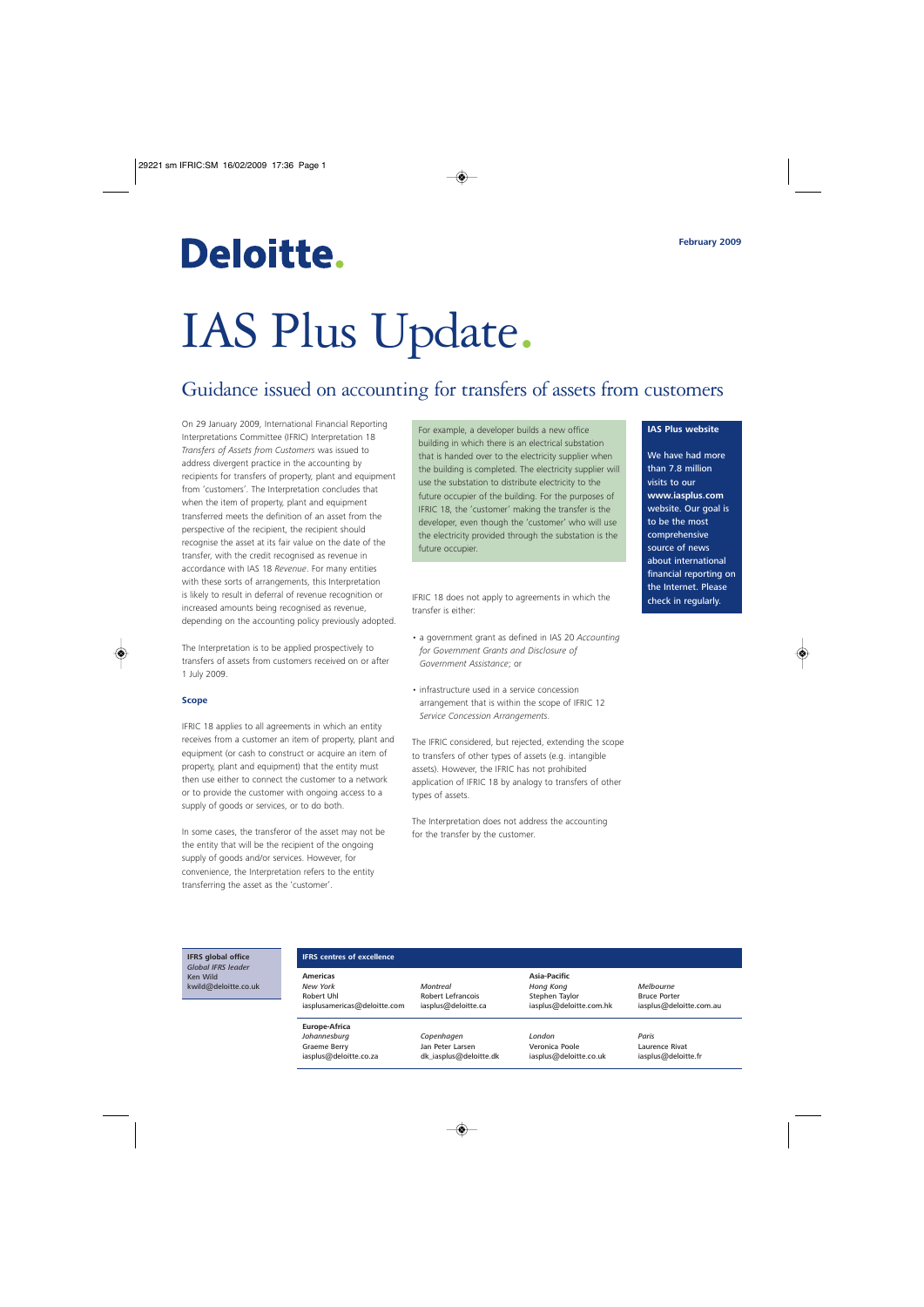### The timing of the recognition of the revenue arising from the transfer will depend on the separately identifiable services included in the agreement.

#### **Consensus**

#### Recognition as an asset

The entity receiving the item of property, plant and equipment recognises it in its statement of financial position when it meets the definition of an asset under the Framework for the Preparation and Presentation *of Financial Statements*. The Interpretation emphasises that the entity must control the asset in order to recognise it, noting that right of ownership may not of itself be sufficient to establish control.

Whether or not the entity controls the transferred property, plant and equipment is based on consideration of all relevant facts and circumstances. For example, the Interpretation notes that although an entity may not have discretion as to the purpose for which the item is used, where it has the ability to decide how the item is operated and maintained and when it is replaced, the entity is likely to conclude that it controls the transferred item.

#### Measurement of the asset on initial recognition

Where an entity determines that the item of property, plant and equipment qualifies for recognition as an asset, the Interpretation then directs the entity to recognise the asset in accordance with IAS 16 *Property, Plant and Equipment*, and therefore to measure its cost on initial recognition at its fair value.

#### Recognition of revenue

IFRIC 18 states that the transactions within the scope of the Interpretation are exchanges for dissimilar goods or services and, therefore, they give rise to revenue in accordance with IAS 18. The timing of the recognition of that revenue will depend on what the entity has agreed to supply to the customer in exchange  $-$  i.e. on the separately identifiable services included in the agreement.

If only one service is included in the agreement (e.g. connecting to the utility network with ongoing goods or services charged at the same rates as for other customers), the entity recognises revenue when that service is performed in accordance with paragraph 20 of IAS 18. If more than one service is identified, the fair value received is allocated between the services, and the recognition criteria of IAS 18 are then applied to each service individually. If an ongoing service is identified as part of the agreement, the period over which revenue is recognised for that service is generally determined by the terms of the agreement with the customer. If the agreement does not specify a period, the revenue is recognised over a period no longer than the useful life of the transferred asset used to provide the ongoing service.

The Interpretation suggests that when a connection to a network is delivered to the customer and represents stand-alone value for that customer, and the fair value of the connection to that network can be measured reliably, the entity would conclude that connecting the customer to a network is a separately identifiable service, and is thus an event for which revenue should be recognised.

#### Accounting for transfers of cash from customers

When an entity receives a transfer of cash from a customer, it must first determine whether the agreement is within the scope of IFRIC 18. If it is, the analysis as to whether the item transferred is an asset of the entity and, if so, how to account for the credit side of the transaction is performed as above.